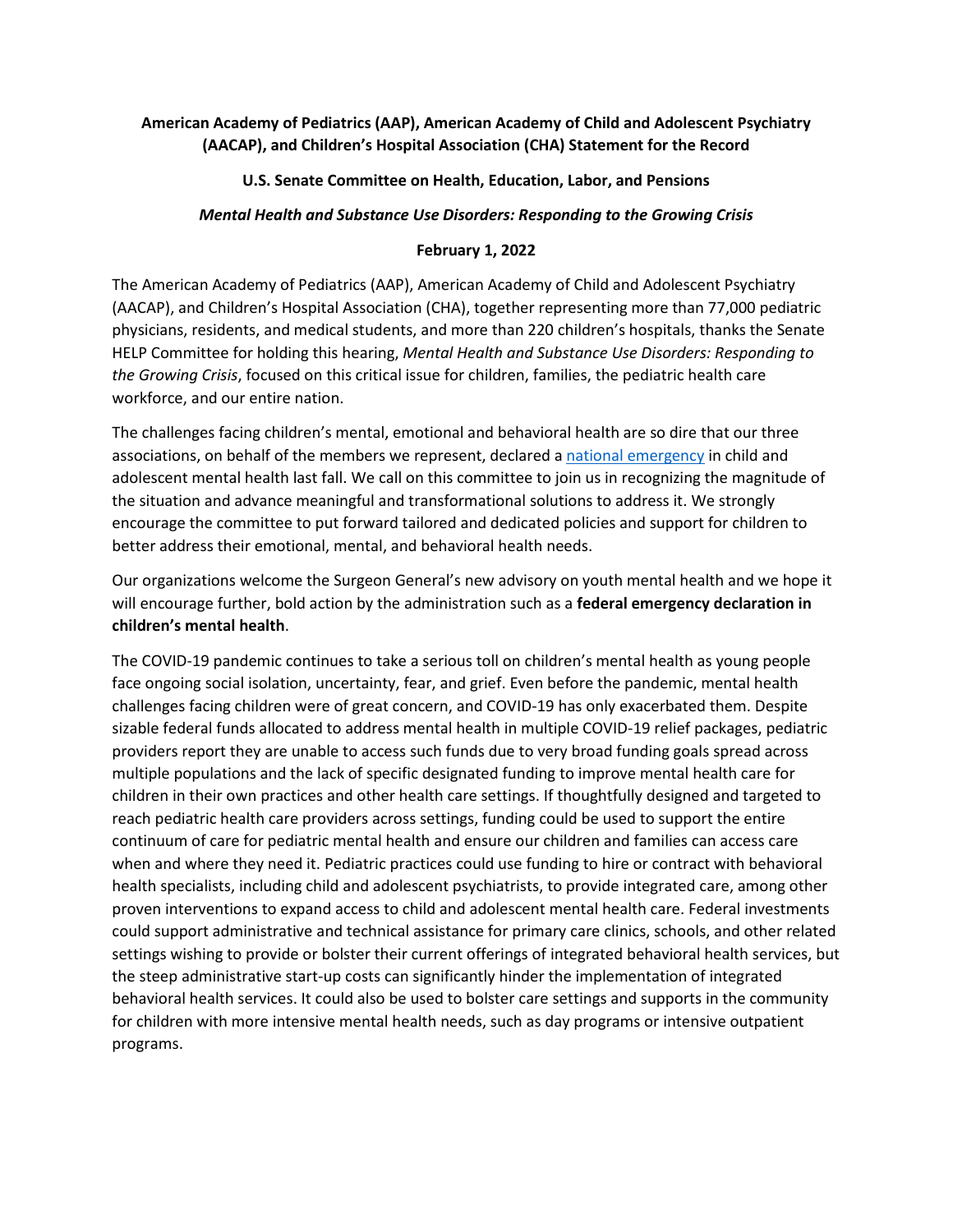The statistics illustrate an alarming picture for our children. Prior to the pandemic, almost half of children with mental health disorders did not receive care they needed.<sup>1</sup> This is not limited to one state or one community—children in states across the country face the same challenges accessing the mental health care necessary to address their needs.<sup>2</sup> Children's mental health conditions are common. One in five children and adolescents experience a mental health disorder in a given year<sup>3</sup> and 50% of all mental illness begins before age 14.<sup>4</sup> For children needing treatment, it takes, on average, 11 years after the first symptoms appear before getting that treatment.<sup>5</sup> Significant investments are needed now to better support and sustain the full continuum of care necessary for children's mental health. These investments will significantly impact our children and our country for the better as we avoid more serious and costly outcomes later—including suicidal ideation and death by suicide.

Although the trends in pediatric mental health noted above were concerning before the COVID-19 emergency, demand over the past 18 months for pediatric inpatient mental health services, partial hospitalization, step-down programs, and other levels of crisis care has risen significantly. Between March and October of 2020, the percentage of emergency department visits for children with mental health emergencies rose by 24% for children ages 5-11 and 31% for children ages 12-17.<sup>6</sup> In the first three quarters of 2021, children's hospitals reported emergency room visits for self-injury and suicide attempts or ideation in children ages 5-18 at a 42% higher rate than during the same time period in 2019.<sup>7</sup> There was also a more than 50% increase in emergency department visits for suspected suicide attempts among girls ages 12-17 in early 2021 as compared to the same period in 2019. $^8$ 

The challenges and limitations of the current mental health care system are affecting all children, but the pandemic has exacerbated and highlighted existing disparities in mental health outcomes and access to high-quality mental health care services for children of color. In 2019, the Congressional Black Caucus found that the rate of death by suicide was growing at a faster rate among black children and adolescents and that black children were more than twice as likely to die by suicide before age 13 than their white peers.<sup>9</sup> Studies of Latino communities have found higher reported rates of depression symptoms and thoughts of suicide among Latino youth, but comparatively lower rates of mental health care utilization. As the Senate HELP Committee weighs recommendations to promote children's mental health and strengthen access to care, the needs of children from racial and ethnic minoritized communities and the added barriers they frequently face must be addressed.

The pandemic has struck at the well-being and stability of families. As reported in *Pediatrics* in October of 2021, more than 140,000 children in the United States lost a primary or secondary caregiver, with youth of color disproportionately impacted. The emotional impact of losing a parent or caregiver,

<sup>1</sup> Daniel G. Whitney and Mark D. Peterson, "US National and State-Level Prevalence of Mental Health Disorders and Disparities of Mental Health Care Use in Children," *JAMA Pediatrics* 173, no. 4 (2019): 389-391[, doi:10.1001/jamapediatrics.2018.5399.](https://jamanetwork.com/journals/jamapediatrics/fullarticle/2724377) <sup>2</sup> Ibid.

<sup>&</sup>lt;sup>3</sup> Centers for Disease Control and Prevention (CDC), ["Key Findings: Children's Mental Health Report,"](https://www.cdc.gov/childrensmentalhealth/features/kf-childrens-mental-health-report.html) March 22, 2021. <sup>4</sup> Substance Abuse and Mental Health Services Administration (SAMHSA), [Adolescent Mental Health Service Use and Reasons for](https://www.samhsa.gov/data/sites/default/files/report_1973/ShortReport-1973.html)  [Using Services in Specialty, Educational, and General Medicaid Settings,](https://www.samhsa.gov/data/sites/default/files/report_1973/ShortReport-1973.html) March 5, 2016.

<sup>5</sup> National Alliance on Mental Illness, "[Mental Health Screening](https://www.nami.org/Learn-More/Mental-Health-Public-Policy/Mental-Health-Screening)," accessed on Nov. 10, 2021.

<sup>6</sup> Centers for Disease Control and Prevention, Mental Health–[Related Emergency Department Visits Among Children Aged <18](https://www.cdc.gov/mmwr/volumes/69/wr/mm6945a3.htm)  [Years During the COVID-19 Pandemic](https://www.cdc.gov/mmwr/volumes/69/wr/mm6945a3.htm) — United States, January 1–October 17, 2020, Nov. 13, 2020.

<sup>7</sup> Analysis of Children's Hospital Association PHIS database, n=38 children's hospitals.

<sup>&</sup>lt;sup>8</sup> Centers for Disease Control and Prevention, Emergency Department Visits for Suspected Suicide Attempts Among Persons Aged 12–[25 Years Before and During the COVID-19](https://www.cdc.gov/mmwr/volumes/70/wr/mm7024e1.htm) Pandemic — United States, January 2019–May 2021, June 18, 2021.

<sup>9</sup> Congressional Black Caucus[, Ring the Alarm: the Crisis of Black Youth Suicide in America,](https://watsoncoleman.house.gov/uploadedfiles/full_taskforce_report.pdf.) Dec. 17, 2019.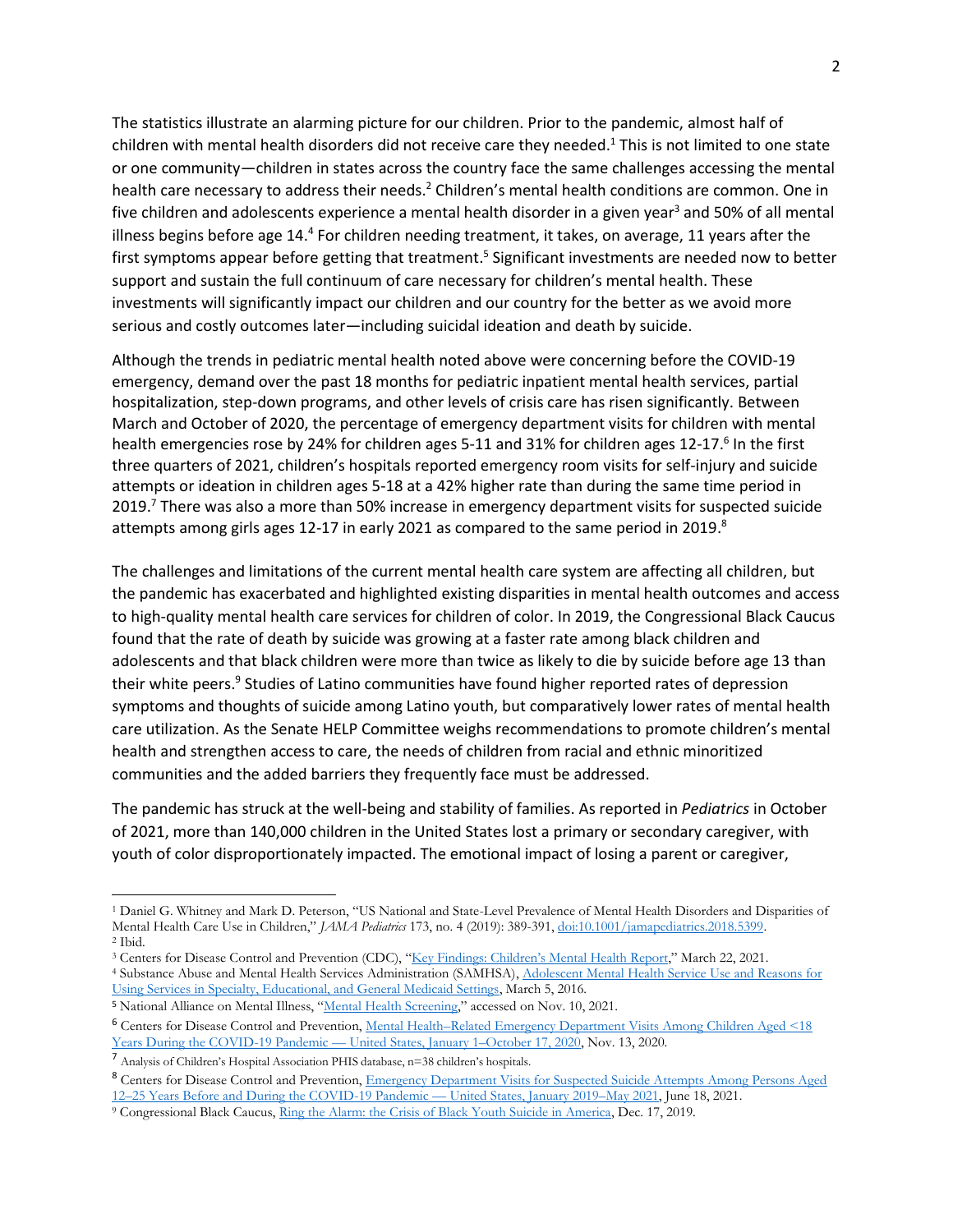including trauma and grief, is often compounded with loss of material stability and economic hardship and an increased risk of poor educational and long-term mental health consequences. We are already witnessing this in our pediatric practices, schools, and communities where the number of young people with depression, anxiety, trauma, loneliness, and suicidality are all increasing. We must identify strategies to meet these challenges through innovation and action, using state, local, and national approaches to improve the access to and quality of care across the continuum of mental health promotion, prevention, and treatment. We need to ensure these strategies are focused on children and youth and their unique needs, considering their social and community context and resources.

We are grateful for the leadership of Senator Murphy and Senator Cassidy for creating and championing the highly successful Health Resources and Services Administration (HRSA) Pediatric Mental Health Care Access (PMHCA) Program *(42 U.S.C. §254c-19)*. Thanks to their leadership, 45 states, D.C., tribal organizations, and territories have [received](https://mchb.hrsa.gov/training/projects.asp?program=34) a grant from HRSA to create or expand their programs. Integrating mental health with primary care has been shown to substantially expand access to subspecialist physicians, such as child and adolescent psychiatrists, while boosting a pediatric provider's knowledge of mental health care, improve health and functional outcomes, increase satisfaction with care, and achieve cost savings. Expanding the capacity of pediatric primary care providers to deliver behavioral health through mental and behavioral health consultation programs is one way to maximize a limited subspecialty workforce and to help ensure more children with emerging or diagnosed mental health disorders receive early interventions and continuous treatment.

The HRSA PMHCA is an effective investment in enhancing mental health care for children. A recent RAND study found that 12.3% of children in states with programs such as the ones funded under this HRSA program had received behavioral health services while only 9.5% of children in states without such programs received these services.<sup>10</sup> The study's authors concluded that federal investments to substantially expand child psychiatric telephone consultation programs could significantly increase the number of children receiving mental health services. Programs funded by HRSA have increased pediatric provider capacity to screen, refer, or treat children's mental health, increased screening, incorporated health equity, and supported quality improvement.

Across HRSA and SAMHSA, there are some effective programs that aim to improve children's access to evidence-based treatment for mental health conditions, yet they do not go far enough to address the widespread unmet needs of children. SAMHSA Children's Mental Health Initiative provides funds to public entities to support children with serious emotional disturbance. Over the program's more than 30 years, it has demonstrated the value of investing in and implementing systems of care services and supports by showing improved outcomes for children and families served. Other programs with a strong evidence-base, such as the National Child Traumatic Stress Initiative and Project AWARE, make a significant impact in the communities that they serve. However, we know that too many children in America with mental health needs go unidentified and others struggle to access the care they need to treat mental health needs. Now is the time for Congress to explore how the reach of these effective initiatives might be expanded to reach more children and fill in gaps in the pediatric continuum of mental health care.

<sup>10</sup> <https://www.rand.org/news/press/2019/07/15.html>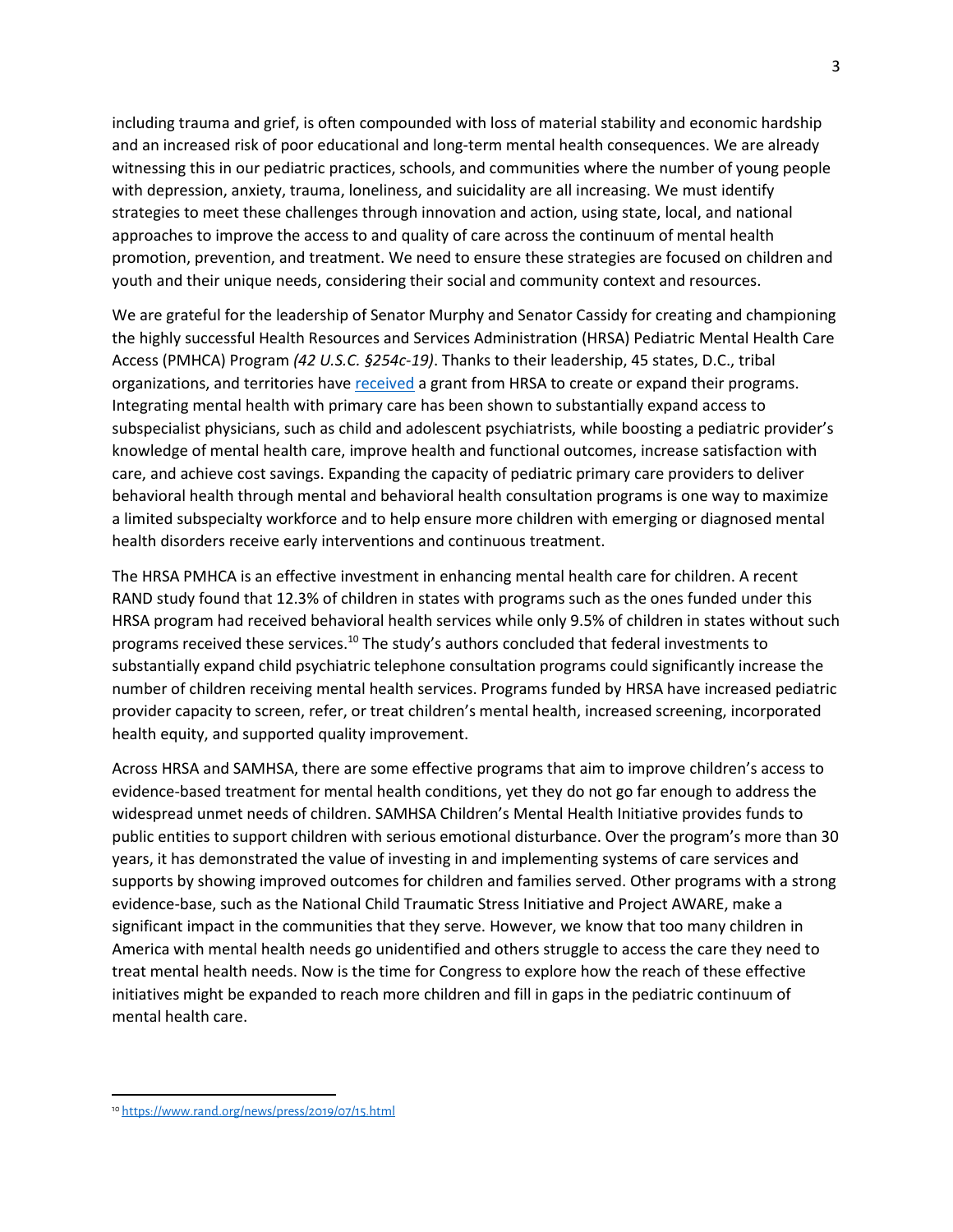We appreciate the Senate HELP Committee's recognition of the mental health crisis that is emerging in the country, and as you continue your work on this issue, we urge you to pay particular attention to children and their unique needs. As you work to develop legislative solutions, we ask you to advance the following policy priorities that will result in improved access to mental health services for children from promotion and prevention through needed treatments:

- **Reauthorize the HRSA Pediatric Mental Health Care Access Program for five years at a level that allows HRSA to maintain all existing grantees and permits them to expand the scope of services offered including in schools and emergency departments.** At present, most programs are serving pediatric primary care sites. However, many states have expressed an interest in expanding the services provided by the HRSA program to schools and emergency departments. These are critically important sites for enhancing the availability of pediatric mental health team consultations. With additional resources, programs can operate for longer hours, engage more mental health providers through the call lines, and serve additional sites where children actively seek mental health care, such as schools.
- **Ensure SAMHSA funding adequately prioritizes children and the continuum of their needs.** Tackling the pediatric mental health crisis requires a comprehensive approach that addresses the full continuum of healthy mental development and includes promotion and prevention, early intervention, and treatment as well as crisis response. To do this, we must ensure that children are able to access care in the settings where they are: early learning and childcare settings, schools, their pediatrician's office, community settings, and emergency departments. Programs and grants with a broader population focus, such as the Community Mental Health Services Block Grant, should be examined to ensure funds both can be and are utilized to expand access to mental health services for children, including in early childhood and before a mental health condition is diagnosed. This is especially important given the severe shortage of pediatric mental health professionals, which is impeding access to care for children. Training and education of medical and mental health providers on trauma-informed care and the prevention, recognition, and treatment of childhood trauma is critically important given the strong association between childhood adversity and poor mental health outcomes.
- **Increase investments to support the recruitment, training, mentorship, retention, and professional development of a diverse clinical and non-clinical pediatric workforce, including funding for minority fellowship programs for mental health physician specialists.** Currently, there are dire shortages of minority mental health providers that have only gotten worse due to the pandemic. More dedicated support for a larger and more diverse pediatric workforce is critical to addressing children's mental health needs now and into the future. As HRSA workforce programs come up for reauthorization in this Congress and the next, we encourage you to explore means of expanding and strengthening them to bolster the pediatric health care workforce, including authorizing higher funding levels and working with appropriators to ensure those levels are enacted. We further encourage Congress to consult with health care providers across a range of disciplines to identify persistent challenges as well as opportunities to enhance workforce development efforts.
- **Address low Medicaid payment rates for pediatric mental health services, ways to better support coordination and integration of care, and access to services in schools.** Low payment rates weaken provider engagement and participation in the Medicaid program and directly relate to the mental health workforce shortages and access challenges for children. At the same